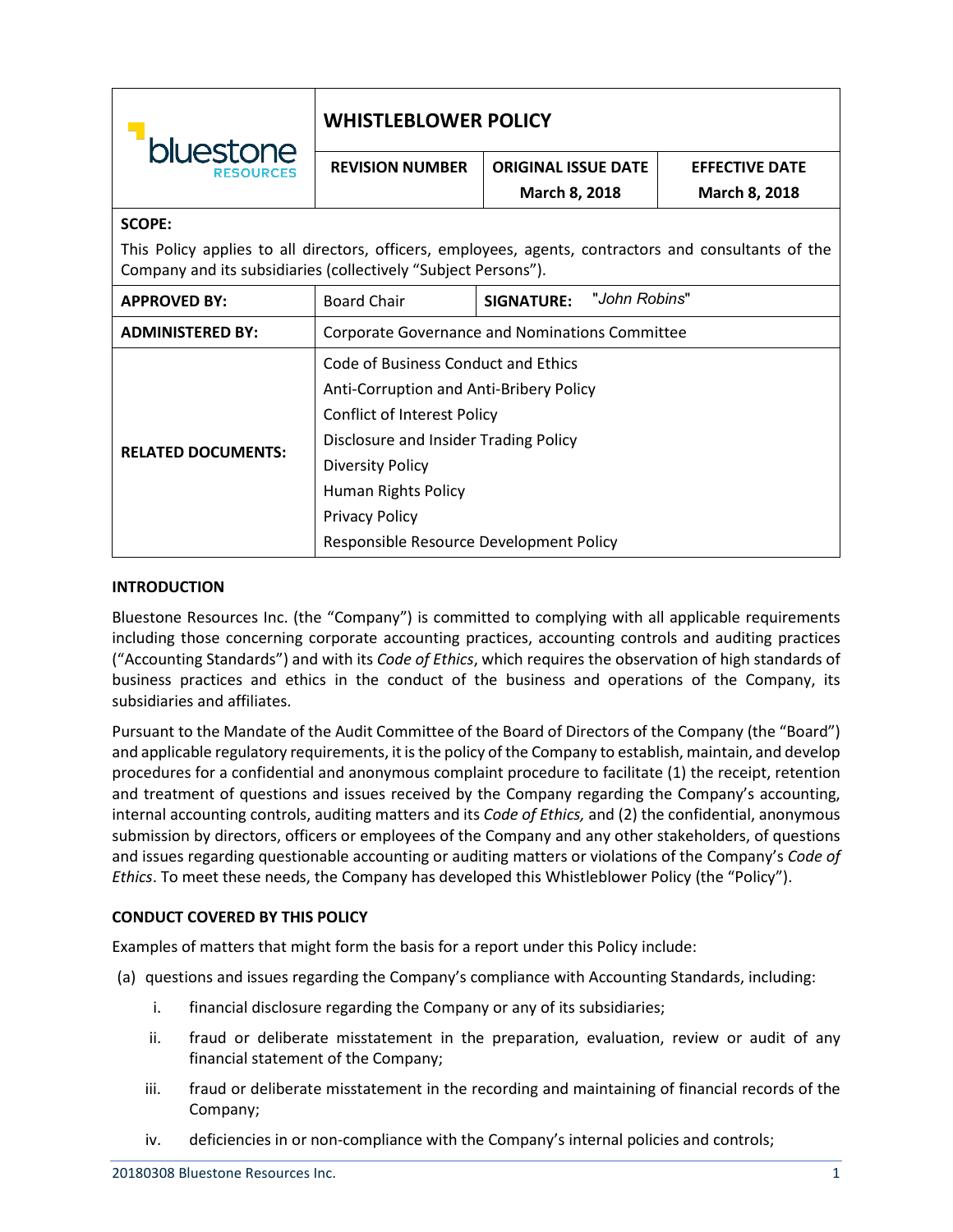- v. misrepresentation or a false statement by or to a director, officer or employee of the Company or any of its subsidiaries regarding a matter contained in the financial records or audit reports; or
- vi. deviation from full and fair reporting of the Company's financial condition;
- (b) questions and issues regarding non-compliance with the Company's *Code of Ethics* including violation of any corporate policies, including without limitation, health and safety, environmental, operational or ethical matters; or
- (c) retaliation on any Subject Person who makes a complaint pursuant to this Policy in good faith reasonably believing it to be substantially true, or who assists in good faith with any investigation or proceeding relating to a complaint made pursuant to this Policy.

## **COMMUNICATION OF THIS WHISTLEBLOWER POLICY**

To ensure that Subject Persons are aware of this Policy, a copy of this Policy will be distributed to all Subject Persons who will be required to annually sign an acknowledgement that they have received, read, and will abide by the Policy. All Subject Persons will be informed whenever significant changes have been made to this Policy. All new Subject Persons will be provided with a copy of this Policy together with the *Code of Ethics* and advised of its importance. Any other stakeholders can refer to the Company website page for updated information on this Policy. Whistleblower posters in English and Spanish will be hung in lunchrooms and offices and be readily visible to Subject Persons, and wallet cards with the whistleblower contact information will be handed out to all Subject Persons. A sample poster is attached to this Policy.

### **REPORTING RESPONSIBILITY**

Any person with a complaint or concern about conduct required to be reported under this Policy should first consider seeking guidance from the person in charge of the department or group of the Company where the concern originated. Accordingly, persons in a supervisory or management position should ensure that employees under their supervision are aware of this Policy and are familiar with the mechanisms available to report any suspected wrongdoings.

Where it is not possible for a Subject Person to raise the concern with his or her supervisor, or where a Subject Person does not feel comfortable doing so, concerns regarding suspected wrongdoings should be communicated (which may be done anonymously as set forth below) to the Chair of the Audit Committee by one of the following methods:

(a) By telephone, email, or online on a **confidential and anonymous** basis through Whistleblower Security, a hotline service contracted to handle any complaint on a confidential and anonymous basis which is unrelated to the Company and reports directly to the Chair of the Audit Committee by:

### **Telephone:**

Call 1-866-921-6714 in North America, or call collect 1-604-922-5953 to talk to an experienced professional in your own language or leave a message.

### **OR**

# **Email Message to:**

### [bluestone@integritycounts.ca](mailto:bluestone@integritycounts.ca)

This Whistleblower service will maintain the anonymity of the reporter on request. However, use of a non-identifiable or third-party email address may also be used to maintain anonymity.

# **OR**

### **Online:**

[www.integritycounts.ca/org/bluestone](http://www.integritycounts.ca/org/bluestone)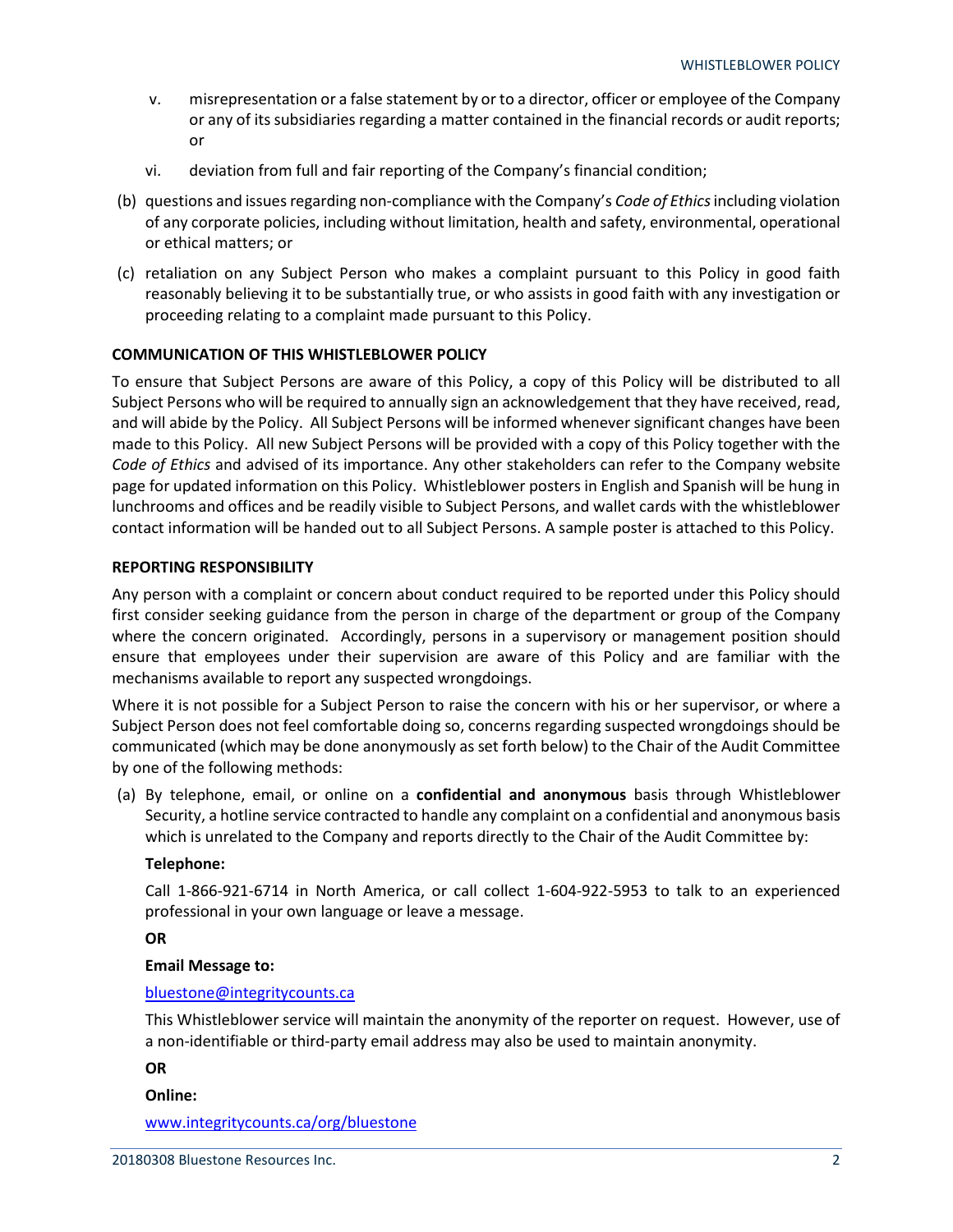# **OR**

(b) In writing to the Chair of the Audit Committee of the Board as follows:

**Confidential** Chair, Audit Committee Bluestone Resources Inc. 2000 - 885 West Georgia Street Vancouver, BC V6C 3E8 Canada

Complaints regarding an alleged violation or concern should be based on fact rather than speculation and should include as much specific information as possible, including sufficient corroborating information to support the commencement of an investigation. The Company may determine not to commence an investigation if a complaint contains unspecified or broad allegations of wrongdoing without factual support.

When reporting concerns, the Company prefers that the complainant identify him or herself to facilitate the Company's ability to take appropriate steps to address the report, including conducting any appropriate investigation. However, the Company also recognizes that some people may feel more comfortable reporting a suspected violation anonymously. If the complainant wishes to remain anonymous, he or she may do so, and the Company will use reasonable efforts to protect the confidentiality of the reporting person, subject to applicable law, rule or regulation or to any applicable legal proceedings.

# **NO RETALIATION OR ADVERSE CONSEQUENCES**

No Subject Person who in good faith (a) raises questions or issues regarding the Company's compliance with Accounting Standards, (b) reports a violation of the *Code of Ethics*, or (c) provides assistance to the Audit Committee, management of the Company or any other person or regulatory or law enforcement body regarding such a report, shall suffer harassment, retaliation or adverse employment consequences. Any employee who retaliates against someone who has raised a question or issue in good faith is subject to discipline up to and including termination of employment. All other stakeholders who act in good faith shall also suffer no consequences for bringing about legitimate matters to the Audit Committee for consideration.

# **ACTING IN GOOD FAITH**

This Policy is intended to encourage and enable Subject Persons to raise serious concerns within the Company rather than seeking resolution outside the Company. Anyone filing a report must be acting in good faith and have reasonable grounds for filing a report. Any allegations that prove not to be substantiated and that have been made maliciously or knowingly to be false will be viewed as a serious offence and the reporting individual could be subject to disciplinary action up to and including dismissal for cause.

# **TREATMENT AND INVESTIGATION OF COMPLAINTS**

The Chair of the Audit Committee shall promptly investigate each reported incident, unless he or she determines that no reasonable basis exists for commencing an investigation. In conducting his or her investigation, the Chair of the Audit Committee may enlist employees of the Company and/or outside legal, accounting or other advisors, as deemed appropriate by the Chair of the Audit Committee. It is the obligation of all Subject Persons to cooperate in any investigation conducted as a result of a complaint made pursuant to this Policy. An investigation may include discussions with the complainant (unless the complaint was submitted on an anonymous basis), the party against whom allegations have been made and witnesses, as appropriate.